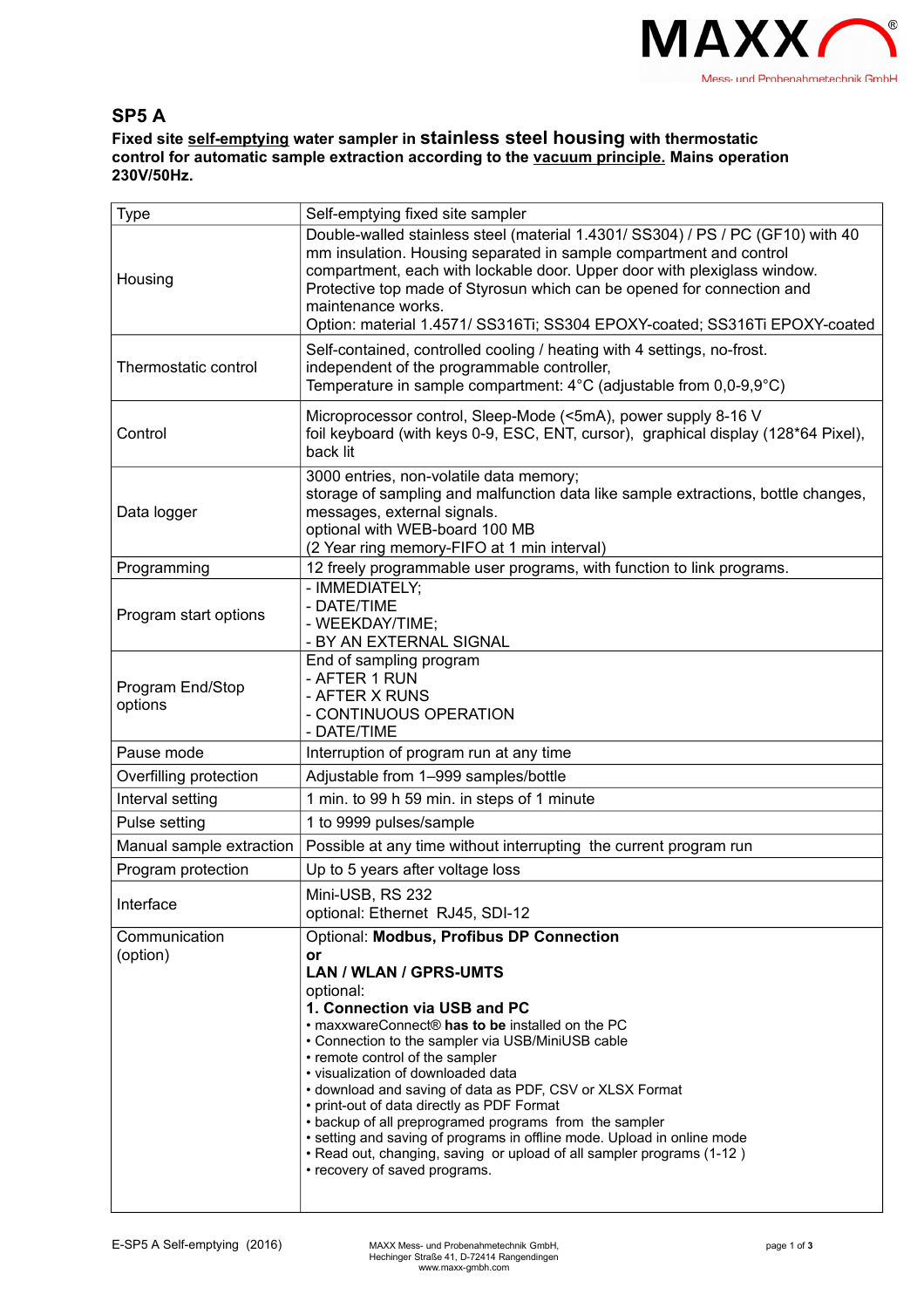

|                                     | 2. LAN Modul RJ45 via TCP/IP and IE-Browser<br>• ARM9-SoC<br>• 32MB RAM<br>• 100 MB Data Memory ((2 Year ring memory-FIFO at 1 min interval)<br>$\cdot$ Linux OS<br>$\cdot$ TCP/IP (RJ45)<br>• recording of all CPU Data (like data of sampling cycle, bottle report, error log, temperature<br>etc.)<br>· visualization via Web interface<br>• Data-export (PDF, CSV, XLS)<br>• E-Mail error messaging |  |
|-------------------------------------|---------------------------------------------------------------------------------------------------------------------------------------------------------------------------------------------------------------------------------------------------------------------------------------------------------------------------------------------------------------------------------------------------------|--|
|                                     | or alternatively<br>3. LAN Modul RJ45 + GPRS/UMTS Router<br>• ARM9-SoC<br>• 32MB RAM<br>• 100 MB Data Memory ((2 Year ring memory-FIFO at 1 min interval)<br>• Linux OS<br>$\cdot$ TCP/IP (RJ45)<br>• recording of all CPU Data (like data of sampling cycle, bottle report, error log,<br>temperature etc.)                                                                                            |  |
|                                     | · visualization via Web interface<br>• Data-export (PDF, CSV, XLS)<br>• E-Mail error messaging<br>additionaly<br>+ Fully integrated Router (industrial standard)<br>+ UMTS / GPRS<br>+ SIM card holder<br>+ E-Mail error messaging<br>$+$ antenna                                                                                                                                                       |  |
| Languages                           | Multi-language, selectable                                                                                                                                                                                                                                                                                                                                                                              |  |
| Signal inputs                       | • 2 x analogue: 0/4-20 mA,<br>• 8 x digital (flow, event, 1 inputs can be programmed freely)<br>option: expandable with 4x digital, 3 inputs can be programmed freely, and 8x<br>analogue 0-20 mA or 0-10 V, Impulslength 60ms, switching level 7-24 V,<br>max. working restistance 500 Ohm, max. length of signalcable 30 m                                                                            |  |
| Signal outputs / status<br>messages | • 8 digital outputs,<br>1x of them as collective malfunction message (Relay optional)<br>option: expandable with 8 digital, 5 are freely programmable (in total 6 messages)                                                                                                                                                                                                                             |  |
| Sampling method                     | -Vacuum system 20-350 ml<br>Option: vacuum system 20-500 ml<br>Option: vacuum VAR<br>flow-proportional system 5-250 ml<br>Option: bypass system 20-250 ml<br>Option: peristaltic pump 10-10.000 ml (flow proportional)                                                                                                                                                                                  |  |
| Single sample volume<br>accuracy    | Vacuum system: $< 2.5$ % or $+/- 3$ ml<br>Peristaltic pump: +- 5 % or +/- 5 ml                                                                                                                                                                                                                                                                                                                          |  |
| Suction height                      | Max. 7,5 m (at 1013hPa and stagnant medium), optional 8,5 m                                                                                                                                                                                                                                                                                                                                             |  |
| Pumping speed                       | >0,5 m/s at suction height up to 7,8 m (at 1013h Pa); pump capacity can be<br>adjusted electronically                                                                                                                                                                                                                                                                                                   |  |
| Suction hose                        | PVC, L=7,5 m, ID=12 mm. Max. hose length 30 m                                                                                                                                                                                                                                                                                                                                                           |  |
| Sampling modes                      | Time-related, flow-dependent, event-related, manual sample extraction,<br>Option: flow-proportional (for Peristaltic Pump as standard)                                                                                                                                                                                                                                                                  |  |